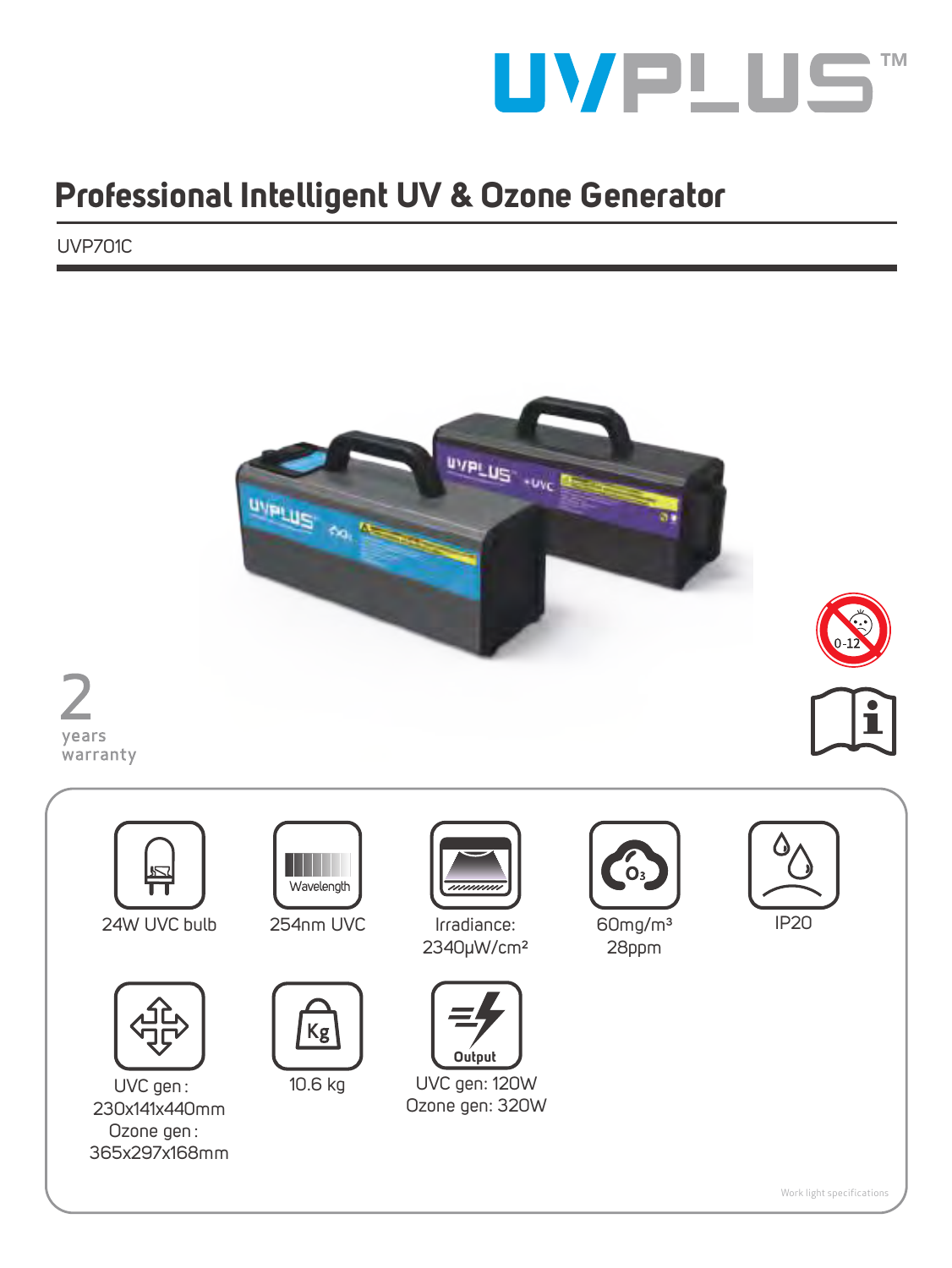#### **Product Features:**

- Dual-effect disinfection combination, fully reflects the high efficiency of UV disinfection and ozone's no blind angle 360 degrees disinfection
- UVC disinfection lamp and Ozone generator can be combined or independently used.
- With the intelligent button operation interface, the user is able to independently select and adjust the disinfection mode and disinfection time
- Color LCD screen can display the information e.g. disinfection mode, disinfection time etc..
- The disinfection cabinet has a memory function. After each power-on, the screen shows the preset mode and time of the last disinfection operation
- During UVC disinfection, HBS intelligent Human Body Sensing system will start automatically, and it will automatically stop the disinfection operation if it detects there are people moving around

### **Schematic Diagram of Product:**



### **Ozone generator:**

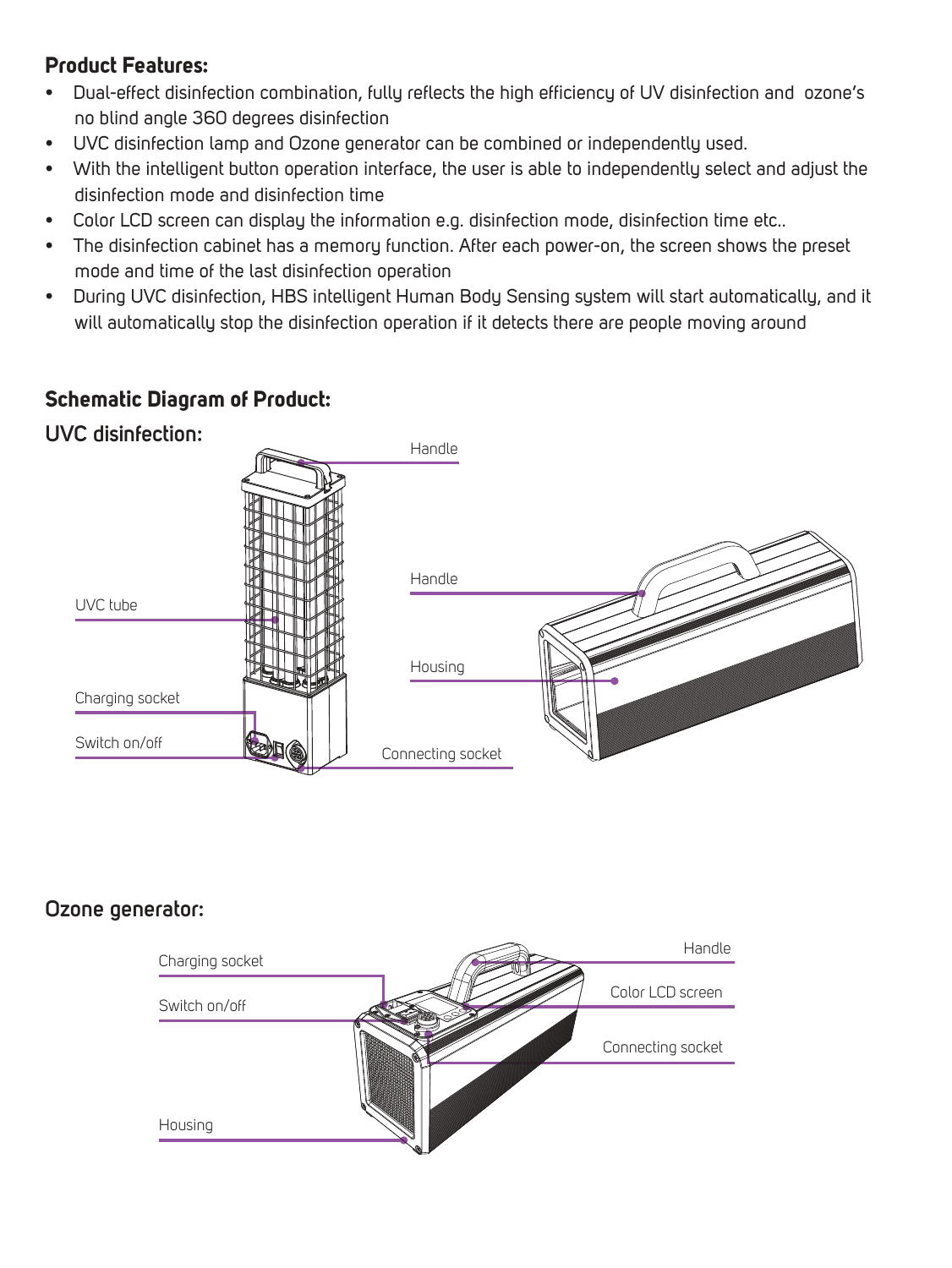### **Operation Instruction:**

- A. Combined operation (operation process: UVC disinfection → Ozone disinfection → UVC decomposes ozone)
- 1. Connect the power supply wire according to diagram 1.
- 2. Press the power switch "I" on the ozone generator then press the power switch "I" on the UVC disinfect lamp.
- 3. Display three modes on the screen, from left to right they are: UVC disinfection (0~90minutes), Ozone disinfection (0~240 minutes), UVC quickly resolve ozone (0~90minutes) respectively (diagram 2). Short press the "OK" button to process mode shifting, short press "+" or "-" to process the working time adjustment at corresponding modes.
- 4. Long press the "OK" button for 1.5s to start disinfect works after setting finished. The screenwill display **Omin** " with flashing.
- 5. Under the UVC disinfection mode, HBS intelligent Human Body Sensing system startsautomatically, it will automatically stop disinfection operation immediately if it detects thereare people moving around the equipment, at the same time, the screen will show"  $\cup$   $\mathcal{F}$  " markto show that machine has stopped due to close proximity of personnel
- 6. Long press "OK" button for 1.5s to stop the disinfection session, the timer will return to initialsetting.







- B. Ozone generator standalone use
- 1. Connect the power supply wire according to diagram 3.
- 2. Press power switch "I" to turn on power supply, short press "+" or "-" to adjust disinfection duration.
- 3. After desired settings are selected, long press "OK" button for 1.5s to start 30s countdownpreparation period, any personnel must leave the room where the equipment is located, after 30 seconds, the equipment will automatically start.
- 4. Long press "OK" button for 1.5s to stop the disinfection session, the timer will return to initial setting.

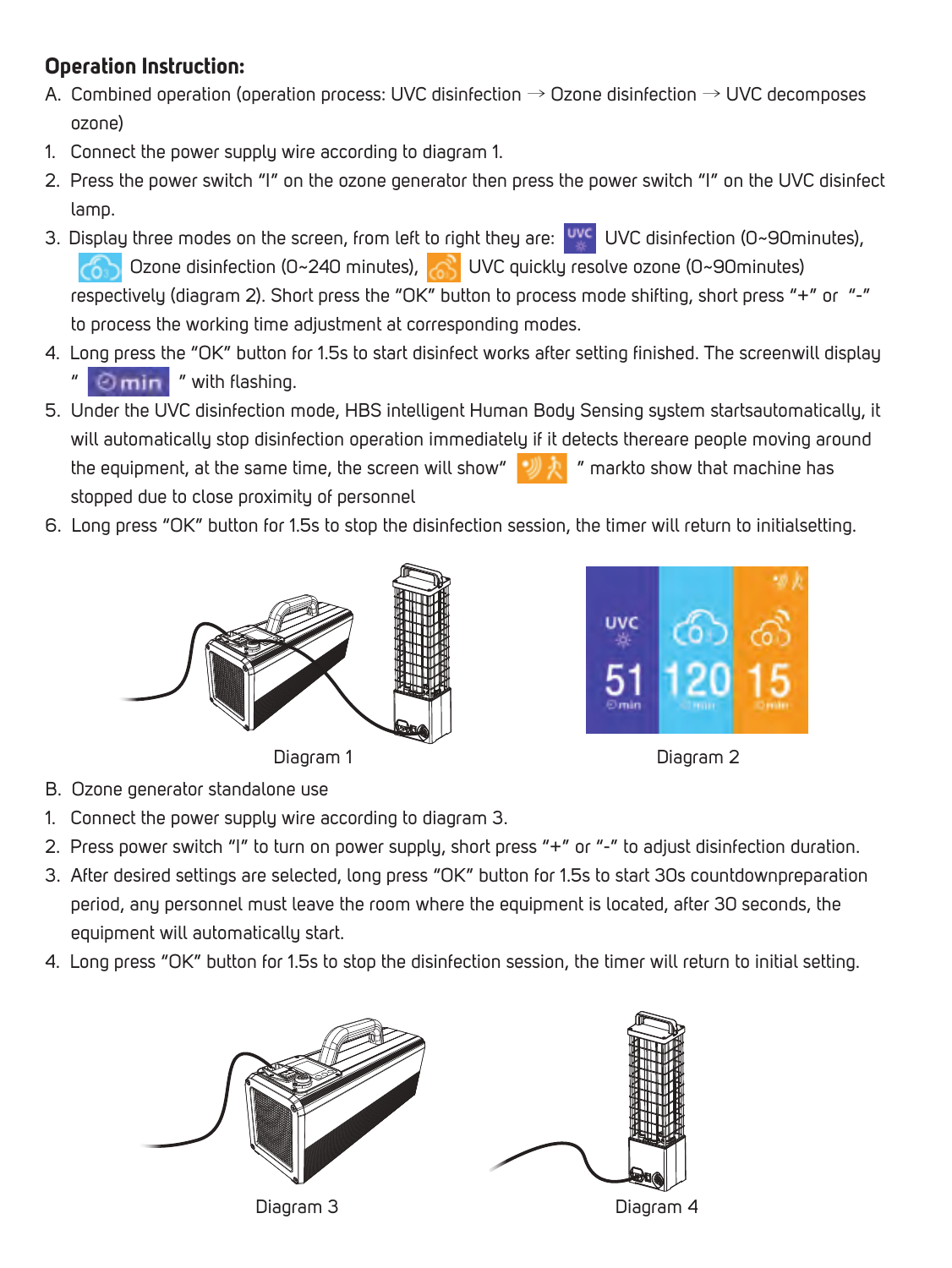- C. UVC disinfection lamp standalone use
- 1. Connect the power supply wire according to diagram 4.
- 2. Press power switch "II" to open power supply, intelligent Human Body Sensing system will start automatically, then equipment will enter into prepareation period, any personnel must leave the room where the equipment is located. It will automatically start disinfection operation immediately when equipment does not detect any more people moving around the equipment.
- 3. The device will automatically stop disinfection operation immediately if it detects there are people moving around the equipment to safely protect human body.
- 4. Please shut off the power supply switch after disinfect operation is finished.

## **A** SAFETY WARNING:

- 1. Please read and understand this user manual before use, to ensure that the product is safely and properly used
- 2. Our Company shall not be liable for product damage and other injuries caused by improper use or failure to follow this User Manual.
- 3. Strictly forbid any children 0-12 years old to use this product. Users should carefully select places without children before use and ensure that children do not touch the product.
- 4. Avoid the risk of electric shock during use.
- 5. The use of this product in gas, flammable and explosive substances, and heat source environments is prohibited.
- 6. Don't use wet hands in operating the product. Please keep the operating environment dry
- 7. Do not remove, repair and alter the product by oneself. Repairs and battery replacements can only be carried out by authorized service providers and manufacturers, and repair and replacement of batteries by authorized service providers and personnel other than manufacturers may result in injury. Replacing the battery with the wrong model is a risk of explosion
- 8. Use the product only at specified voltages and frequencies
- 9. UV Light Hazard. Harmful to bare skin and eyes. Can cause temporary or permanent loss of vision. Never look at the bulbs while illuminated. Any exposed skin must not be exposed to UV light

# **A** CAUTION:

UVC-Equipment Damage Hazard.

- 1. Ultraviolet light can cause color shift or structural degradation of plastic materials
- 2. Ultraviolet light can cause color shift or structural degradation of resin materials
- 3. Ultraviolet light can cause color shift or structural degradation of leatherwear
- 4. Ultraviolet light can cause color shift or structural degradation of organic compounds materials

OZONE-Equipment Damage Hazard.

- 1. OZONE can cause color shift or structural degradation of plastic materials
- 2. OZONE can cause color shift or structural degradation of resin materials
- 3. OZONE can cause color shift or structural degradation of leatherwear
- 4. OZONE can cause color shift or structural degradation of organic compounds materials
- 5. High concentrations of ozone for a long time can cause electronic products function damage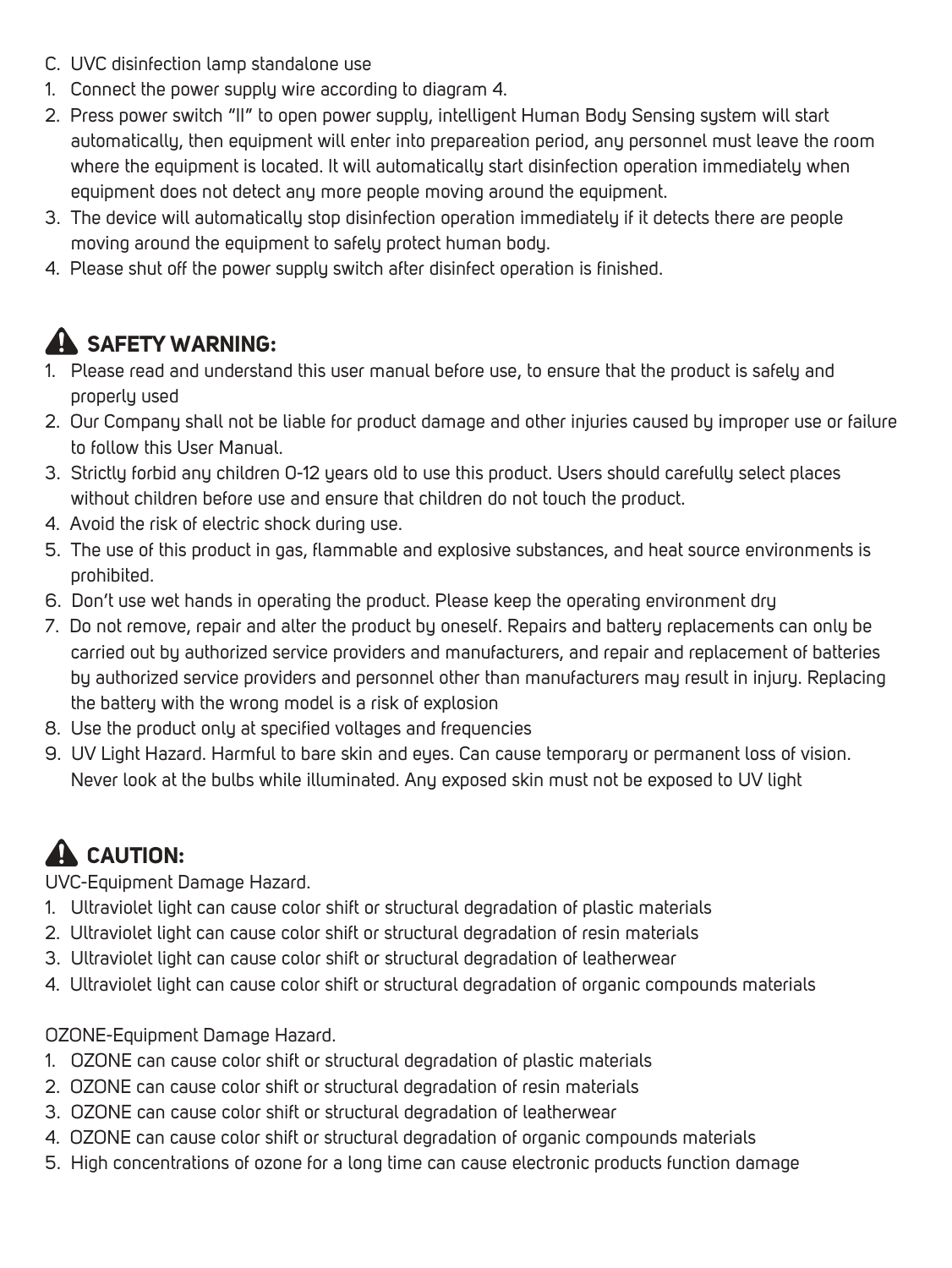## **A** NOTES:

- 1. The design of this product based on IEC 62471:2006 Photobiological safety of lamps and lamp sustems and other international standards
- 2. This product utilizes UVC bulbs to emit UV-C raus with peak value wave length at 254nm to disinfect
- 3. Ultraviolet tube is a relatively tight and fragile electronic component, users should avoid the impact on the product resulting in product failure.
- 4. The design of this product is according to Code of Federal Regulations Title 21, Volume 8 by US FDA, California Code of Regulations Title 17 Public Health, and IEC 62368-1[4] 7.3 and other international standards
- 5. According to code of federal Regulations Title 21, Volume 8, ozone is a toxic gas, according to the FDA. Although ozone has been reported to have adverse physiological effects on the central nervous system, heart and vision, its main physiological effect is to stimulate the mucous membranes. Inhalation of ozone causes enough irritation to the lungs, leading to pulmonary edema. The onset of pulmonary edema is usually delayed by several hours after exposure; As the hazards of ozone are widely understood, people pay full attention to the use of ozone.
- 6. At Ozone concentrations of 0.02PPM (0.04mg/m<sup>3</sup>), ozone can be smelled by people with acute olfactory senses, at 0.15PPM (0.32mg/m<sup>3</sup>), ozone can be smelled by the general population, at 1-10PPM (2.14 - 21.4mg/m<sup>3</sup>) ozone has reached the "stimulus range", and can be clearly smelled, at 10PPM (21.4mg/m³) ozone has reached the "toxic range" or more "poisonous range". The odor of ozone is not a reliable warning indicator due to the possibility of olfactory fatigue
- 7. Long term occupied enclosed spaces, such as houses, apartments, hospitals and offices, should have ozone volumes below 0.1mg/m<sup>3</sup> (0.05PPM). The ozone concentration in the workplace, i.e. occupational exposure limit, is 0.1PPM
- 8. The amount of space used by the equipment used to place and use this device should not be less than 20m<sup>3</sup> to ensure that the ozone remaining in the equipment has sufficient space to be decomposed to a safe level when the cabinet door is opened
- 9. When opening the equipment for ozone disinfection, make sure that the equipment is in a well ventilated environment. If the equipment cannot be ensured to be in a well-ventilated environment, only open the cabinet door at least 30 minutes after an ozone disinfection session has finished
- 10. Ozone is unstable, breaks down rapidly at high temperatures, slowly breaks down to (oxygen) at room temperature, has a half-life of about 16 minutes in 1% of ozone solution and about 25 minutes in the air.
- 11. Pure ozone, if receives impact or friction, will explode and decompose. High concentrations of ozone when heated is also prone to explosion. But as long as care is taken, such accidents are rather rare. Ozone should not have high concentrations of flammable and explosive gases at the disinfection site when it is used for air disinfection.
- 12. The user use 3M8514 welding protection mask (or equal grade protection masks) when use ozone to disinfect, and can process ozone protection which at 10 times occupation touch limit potency under 1PPM
- 13. In order to ensure the safety of the user, this product has set up a full safety device. Daily spot checks are necessary to ensure the safe use of equipment. Check as required by the specification and stop using the device immediately if the problem is identified. In the use of ozone disinfection, or equipment regular inspection, the use of 3M8514 welded protective mask (or similar grade protective mask), can be 10 times the occupational contact limit concentration (1PPM) ozone protection. When repairing the equipment, in addition to wearing the above protective mask, the equipment should be kept in a well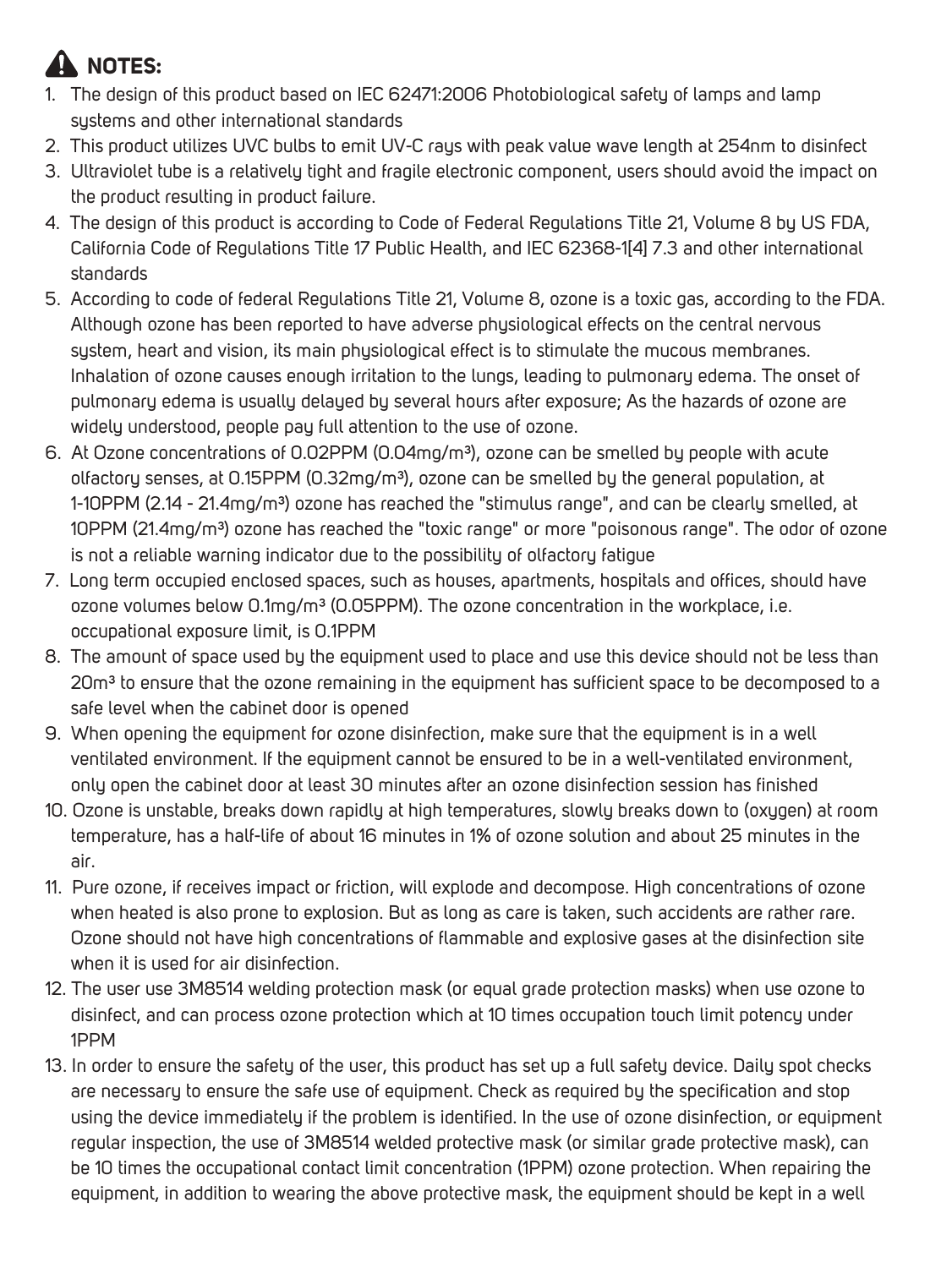ventilated environment.

- 14. Because of the instability of ozone, ultraviolet light accelerates the decomposition of ozone and converts it back to oxygen. After the ozone work is completed, the equipment switches to UV mode to quickly reduce the ozone concentration in the equipment. The user must never open the cabinet doors before the device has completed the ozone disinfection operation (before the end of the timer countdown in the monitor)
- 15. Users are advised to equip users with ozone concentration detection instruments to regularly detect whether the leaked ozone value of the equipment exceeds the safe value: long term populated enclosed spaces, such as houses, apartments, hospitals and offices, ozone must be less than 0.1PPM in English. If ozone leakage value is found to have exceeded the above standard, the equipment must be immediately stopped.

### **To guarantee the disinfect effect of UVC:**

- 1. Whether UV light can effective disinfect depends on the amount of exposure received by the disinfection object, which depends on the radiation power of the UV light source, the distance of the disinfection object from the UV light source, and the duration of the exposure to UV light.
- 2. When killing common microorganisms, the irradiated dose should reach 10,000 μW/cm²; 100,000 μ W/cm² is the recommended dose to kill bacterial spores. The radiation dose should not be less than 100,000 μW/cm² when the target microorganism for disinfection is unknown
- 3. According to the radiation intensity of the UV light source of this product and the general distance of the UV light source from the irradiated object, it is recommended that:
- In order to achieve the radiation dose of 10,000 μW/cm² to meet the general needs of daily use, the exposure time should be at least above 5 seconds
- In order to achieve the radiation dose of 100,000 μW/cm² to meet the needs of the professional environment, the exposure time should be at least above 50 seconds

#### **To guarantee the ozone disinfect effect:**

- 1. Ozone can kill bacterial reproductions, viruses, fungi, etc., and can destroy botulinum toxin. In order for ozone to be effective as a disinfectant, its concentration must be much higher than that that can be safely tolerated by humans and animals. Ozone has a powerful killing effect on microorganisms in the air, and at the same time has the odor-removal characteristics, 30minutes of 20mg/m<sup>3</sup> (9.35PPM) concentration of ozone in a sealed environments can achieve disinfection effect. Ozone on the surface of the items of the microorganism also has a killing effect, requiring 60mg/m<sup>3</sup> (28.04PPM), relative humidity of 70%, and exposure of 60 minutes to 120 minutes, to achieve disinfection effect.
- 2. If the equipment is stopped in the middle of the operation, the disinfection effect cannot be guaranteed, a new disinfection session from the start will be necessary.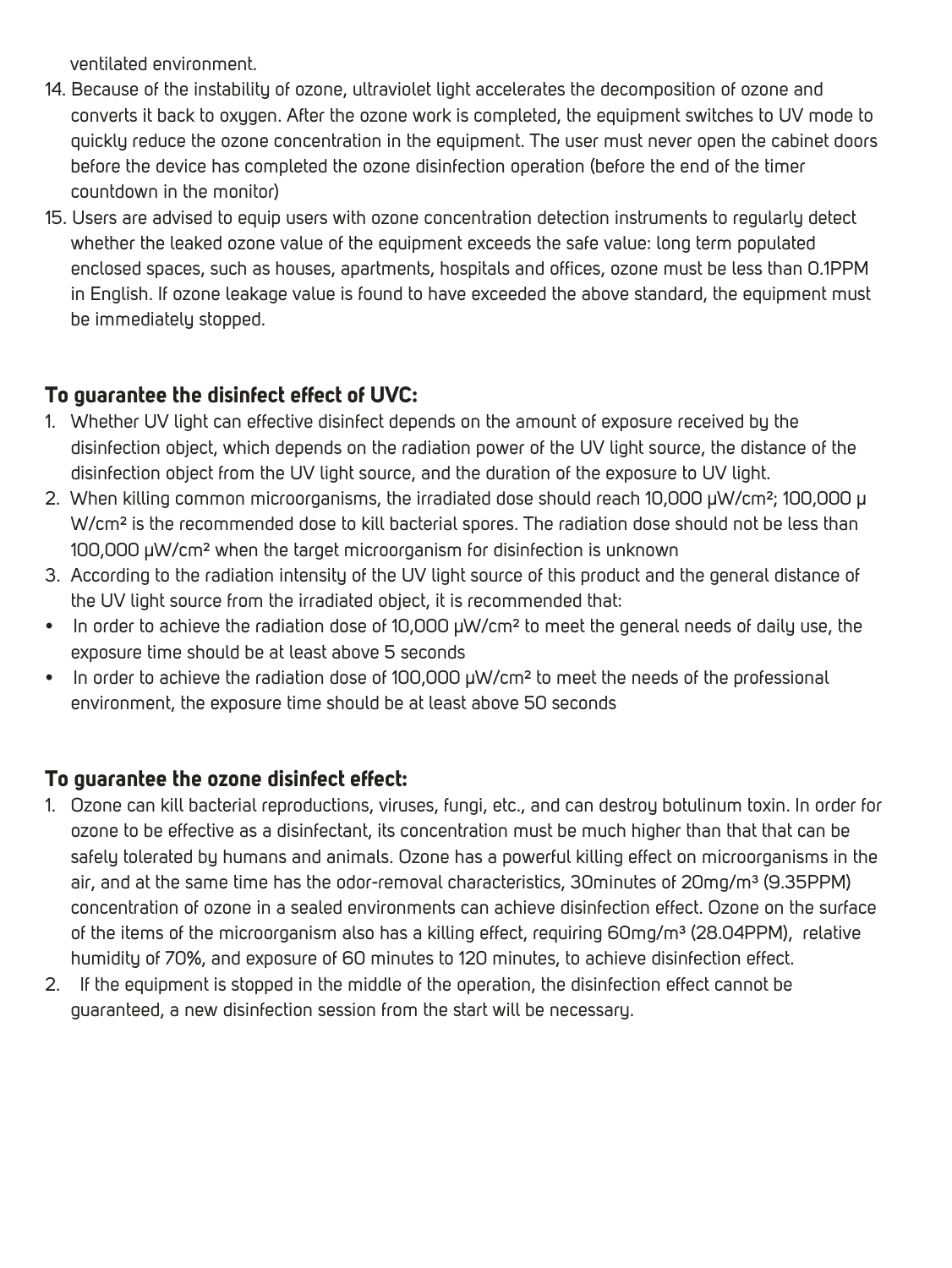### **The reminding of damage about the disinfect objects:**

- 1. The effects of ozone on a variety of substances vary considerably. Glass, stainless steel, butyl rubber, silicone, polycarbonate, and ABS plastics are better at ozone resistance, but nylon, zinc, glass-fibre-added plastics, and natural materials such as natural rubber and leather, are less resistant to ozone.
- 2. In order to ensure the service life, this product is designed with ozone-resistant materials.
- 3. In order to examine the accelerated aging effect of ozone on substances, the substance was tested for 60 minutes at a time using ozone concentrations of 35PPM.
- 4. After 10 tests of six different leather material colors samples, the results show color fading and hardening of the material, especially the brighter samples, whose fading was more pronounced
- 5. The same conditions were tested on stainless steel, aluminum, gold-plated PIN needles, silicone, cotton pads, cotton and ABS plastics, and no significant decomposition was found
- 6. It is recommended to avoid ozone disinfection of brightly colored leather, silk and other items. Some highly aged items, such as natural rubber, are also recommended to not undergo ozone disinfection. Since ozone has an oxidative effect on most metals, users should not use ozone disinfection on electronic products to avoid ozone damage to devices containing metal substances, such as circuit boards in electronic products.

**MERCURY NOTICE:** This device contains mercury in the sealed ultraviolet bulb(s). Do not place your used bulb(s) in the trash. Dispose of properly Broken Bulb Cleanup. Do not use a household vacuum. Sweep debris into a plastic bag and dispose of properly Contact your local waste management authority for instructions regarding recycling and the proper disposal of old bulb(s).

Equipment maintenance, please contact professional after-sales service stores or professionals.